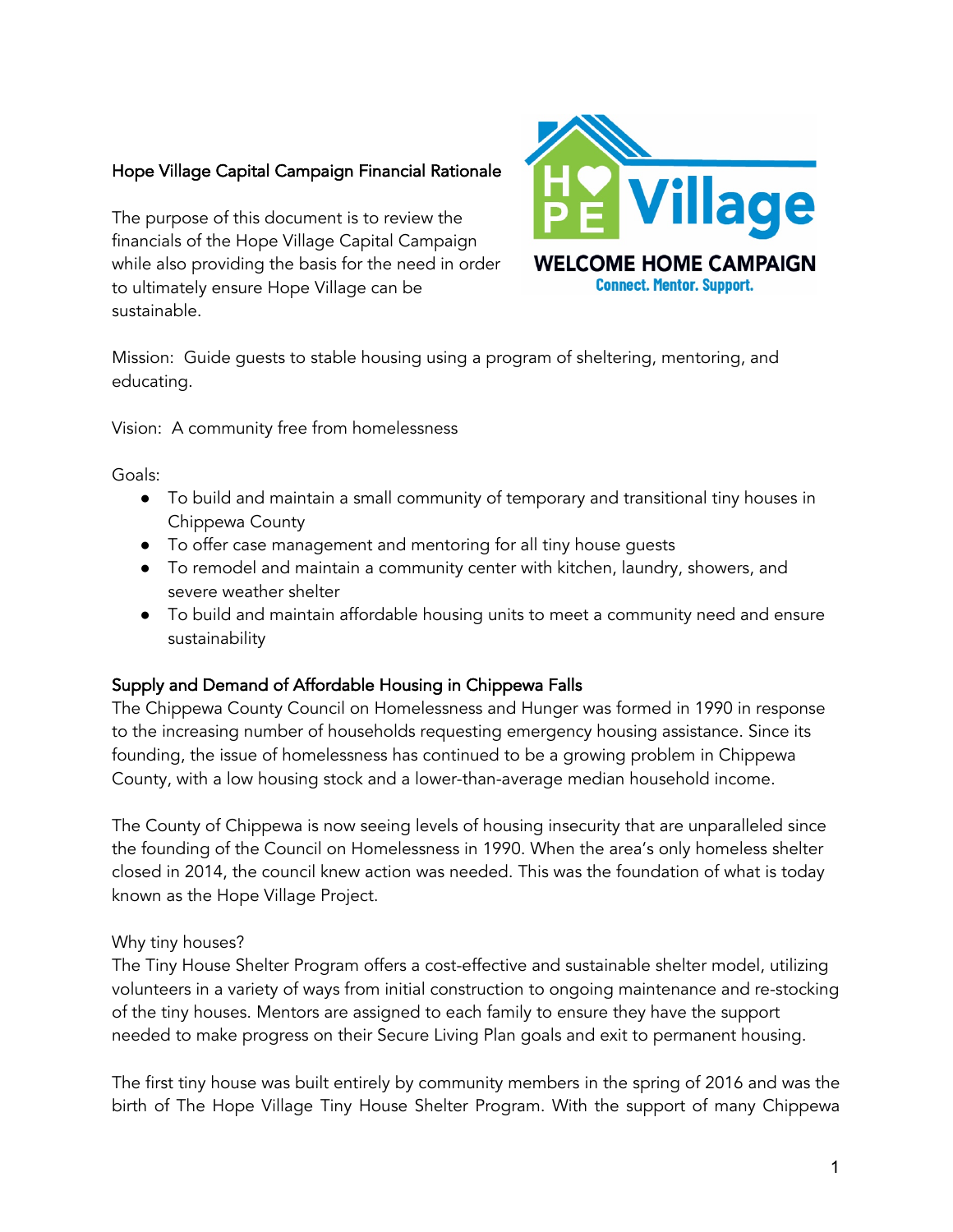Valley churches and community volunteers, the organization has grown to 10 tiny houses, serving 45 unique households and 70 individuals since its founding.

The first phase of growth, already underway, is to renovate the building located at 1825 Kennedy Rd. into a community center with a storm shelter, shared kitchen, dining room, laundry facilities, bathrooms and showers and the organization's office spaces. The renovation and construction activities are estimated to be completed by December 2022, at which point 10 tiny houses will be moved on to the site.

During the pandemic when the YMCA and laundry facility closed, Hope Village had to find alternatives for guests. This challenging situation highlights the need for new shower and laundry facilities. This facility will improve resident access to facilities necessary for basic needs, while participating in the Tiny House Shelter wraparound support program. Even with these recent projects it is evident that Hope Village needs to expand, to bring hope to dozens of more families and individuals.

In 2021, 2,685 Chippewa County individuals sought housing stabilization services, as compiled by the Chippewa County Council on Homelessness and Hunger (CCCHH). The average need for housing services increased to 224 monthly, up from 99 per month in 2020. Of 2,685 individuals in 2021 who were seeking services, 1,976 (an average of 165 monthly) were assisted by these local agencies. Still, 709 (an average of 59 monthly) had unmet needs.

The Chippewa Valley Housing Task Force released a 2019 report, in which they summarize that "housing supply in the Chippewa Valley is insufficient to meet current need and demand in every income category and housing type. The most acute need is for quality rental housing that is affordable for persons of low-income."

In addition, vacancy rates from the Census further identify the need:

- $\bullet$  In the 4<sup>th</sup> quarter of 2020, there was a 6.5 percent vacancy rate in rental units nationally, versus a 3.2 percent vacancy rate in Wisconsin during the same period.
- In the 4th quarter of 2021, the national vacancy rate was 5.6 percent versus a 5.4 percent vacancy rate in Wisconsin and 4.7 percent in Chippewa Valley.

The 2019 American Community Survey for Chippewa County shows that 33.4 percent of the population are paying 35 percent or more of their household income on rent – this means that up to one-third of County residents are housing burdened and struggling to afford their units.

Hope Village intends to use a portion of the property Hope Village owns to develop affordable housing that could serve as a transition for the guests from their tiny houses to permanent housing. Rents would be kept affordable, and any surplus revenue from the rents would be used to provide the supportive services of the Navigator and ongoing costs of maintaining the tiny houses or the Community Center.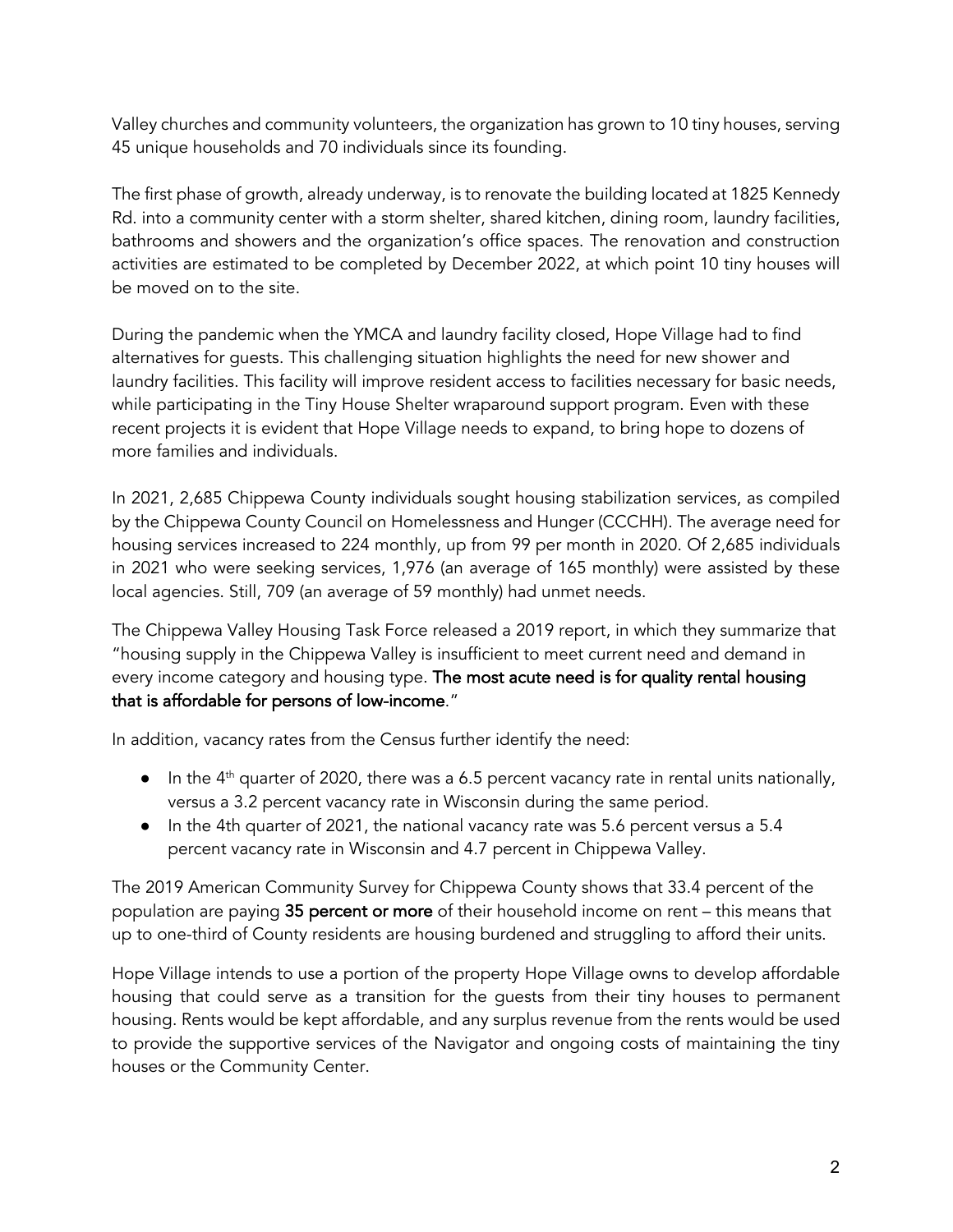The Capital Campaign provides a portion of the funds for the development of these rental units, but Hope Village will also seek grant funds to supplement the construction costs. Hope Village is working on obtaining a Community Housing Development Organization (CHDO) certification from the State of Wisconsin that would enable it to apply for grant funds specifically for the development of new construction affordable housing. This effort is in collaboration with the Chippewa County Housing Authority. There are several other funding sources to consider including Federal Home Loan Bank, Foundations, and Government funding.

#### Bridging the Gap of the Chippewa County Human Services Mandates

Unfortunately, providing services for homeless households is not a mandated service for the federal government or the local county or city governments. As a result, few government agencies provide direct or indirect services for households experiencing homelessness. If the government does support homelessness, it is solely funded by local taxes. There is recognition of the problem of homelessness by the county and city. Local municipalities have supported Hope Village and the development of resources to address the issue. The City of Chippewa Falls assisted Hope Village by sponsoring the CDBG application that is being used to renovate the community center and preparing the property for relocating the Tiny Houses. Chippewa County has provided the clerical support for the launching and carrying out of the Capital Campaign.

#### Serving Affordable Housing Needs

Rents on the open market are often priced too high for low- and moderate-income households to afford. The units that are within low- and moderate-income households' budgets are often low quality and poorly maintained. These older units have poor insulation and windows/doors making utility costs very high. Rents in the Chippewa Valley are being raised at an alarming level.

For example, an 83-year-old woman rented her two-bedroom apartment for 20+ years. She started receiving rental assistance in 2016. Her rent has been \$600 since 2016. This year her landlord raised her rent to \$1,175. The new rent exceeds the maximum allowed on the assistance program and she cannot afford the rent without assistance, so she is forced to move. These rent increases are in part caused by the very low vacancy rate in the Chippewa Valley where the vacancy rate is 4.7 percent. Low-income households have a difficult time competing for rental units due to lack of security deposit and lower credit scores. If low-income households are homeless, they lack rental references as well.

There is a shortage of three-bedroom or larger units for families in Chippewa County as well. Private developers are focusing on one- and two-bedroom units to maximize the number of units they can build within their development space. Hope Village intends to help meet the needs of this underserved population by making 12 of the 28 units three-bedroom units. In doing so, Hope Village will not only meet a local need but receive additional scoring points in the grant applications that are submitted.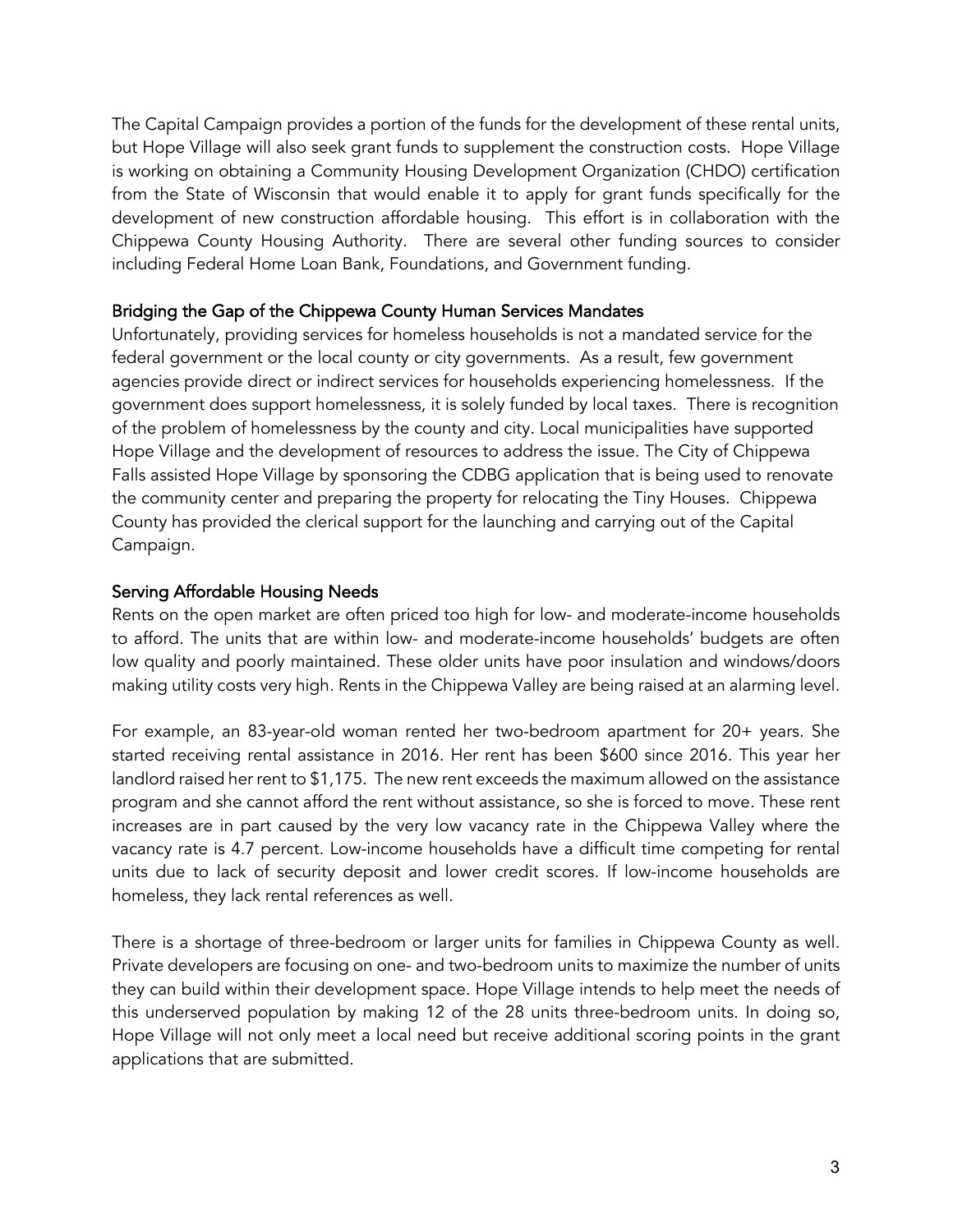### Grant Opportunities United Way:

Hope Village has been awarded a three-year grant from the United Way of the Greater Chippewa Valley. The grant of \$20,500 per year will be used for operational costs (salaries, utilities, mortgage payments, etc.) from 7/1/22 to 6/30/25. This grant opportunity will be available again in 2024 for a three-year funding period from 7/1/25 to 6/30/28. Applicants are eligible to apply and can be funded in two consecutive grants periods.

## Rental Housing Development Status:

Hope Village will apply as a Community Housing Development Organization (CHDO). The funds will be awarded as a grant rather than a loan. Funds are available twice per year and Hope Village will apply twice a year. The CHDO funds will help pay for the development and construction costs of affordable rental units. Each grant award requires a 25 percent match; however, Hope Village is planning to raise a 30 percent match to remain conservative in addition to providing a cushion against fluctuations.

#### Federal Home Loan Bank-Affordable Housing Program:

Hope Village will apply along with a sponsor (member Bank). There are several local member banks who could sponsor our application including Northwestern Bank, Citizens State Bank, and Royal Credit Union. Grant funds will be used for the development and construction of affordable housing. This funding would supplement either of the above grants. Federal Home Loan takes applications annually. Hope Village will coordinate this grant with the Rental Housing Development funds to serve as the match because it is non-federal money.

Both the Federal Home Loan Bank Affordable Housing program and the Rental Housing Development Status are ongoing. If Hope Village does not receive grants, they will continue to apply.

## American Rescue Plan Act:

Funds to support the development and construction of affordable housing for households who are homeless. There are no match requirements but there are rent limits and income restrictions. It is a one-time grant made available by the federal government in response to Covid-19.

Please see below table that provides timing and funding sources for the project beginning at the incorporation of Hope Village in 2016. Additional grant research/writing is ongoing. We anticipate securing additional private grants throughout the campaign.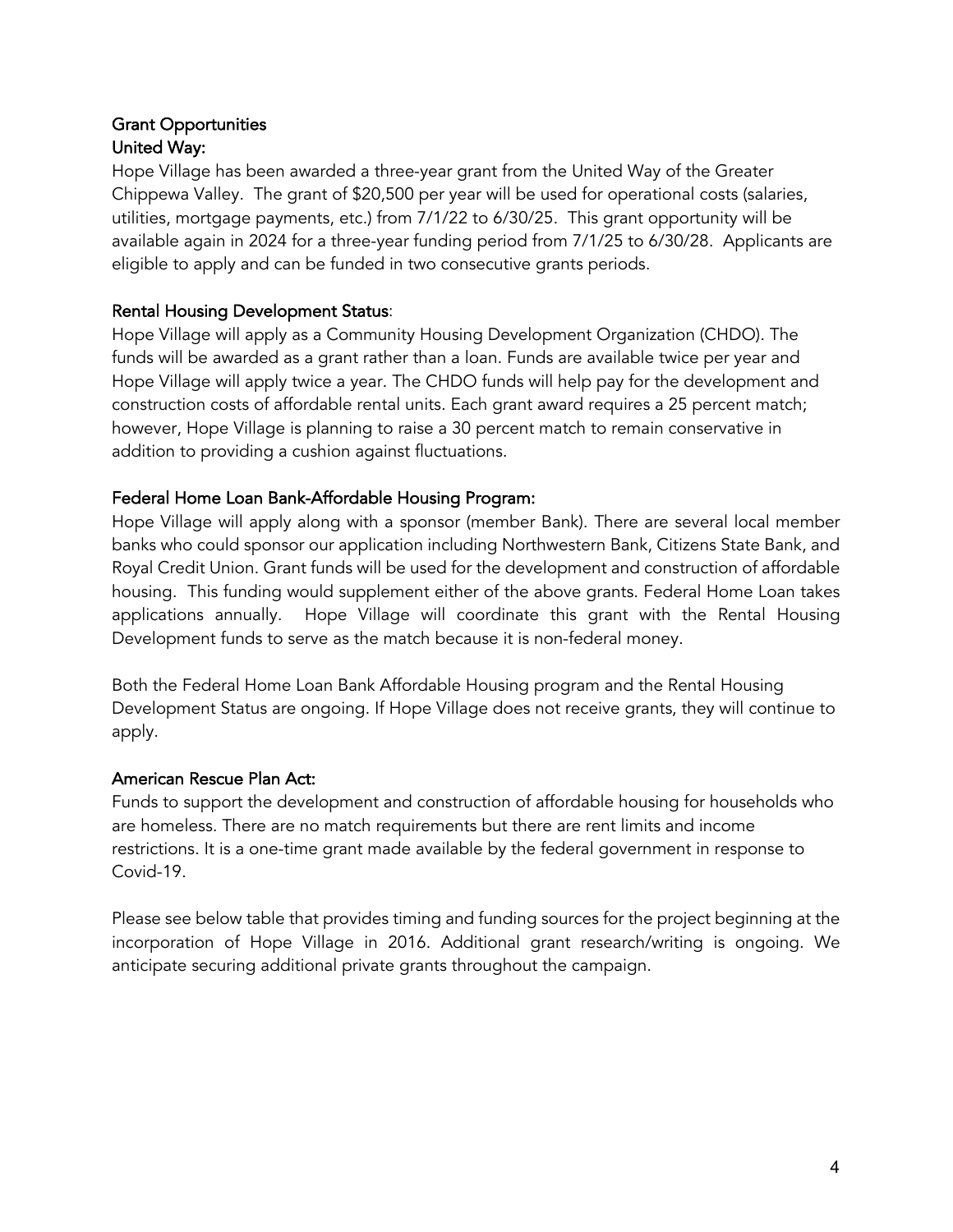| <b>PHASE</b>           | <b>TIMING</b>                                 | <b>FEATURES</b>                                                     | <b>TOTAL</b><br><b>INVESTMENT</b> | <b>PROJECTED</b><br>GRANTS * | \$2.7M<br><b>GOAL</b> |
|------------------------|-----------------------------------------------|---------------------------------------------------------------------|-----------------------------------|------------------------------|-----------------------|
| Phase I                | 2016-                                         | Hope Village Property                                               | \$35,000                          | <b>Funds Secured</b>         |                       |
|                        | 2021                                          | Build/remodel 10 Tiny Homes                                         | \$85,000                          | <b>Funds Secured</b>         |                       |
|                        |                                               | <b>Community Building Remodeling</b>                                | \$220,000                         | <b>Funds Secured</b>         |                       |
| Phase II               |                                               | Tiny Home Infrastructure                                            | \$408,603                         | <b>Funds Secured</b>         |                       |
| <b>CDBG</b><br>Grant   | 2022                                          | <b>Motel Vouchers</b>                                               | \$124,950                         | <b>Funds Secured</b>         |                       |
|                        |                                               | Administration to Chippewa<br><b>County Housing Authority</b>       | \$99,444                          |                              | <b>Funds Secured</b>  |
|                        |                                               | <b>Community Center Mortgage</b>                                    | \$273,000                         |                              | \$273,000             |
| Phase III A<br>Capital | 2023-<br>2024                                 | 2 Affordable-Rent Duplexes/4<br>units                               | \$435,200                         | \$304,640                    | \$130,560             |
| Campaign               |                                               | Affordable-Rent 6-Plexes/6 units                                    | \$1,458,000                       | \$1,020,600                  | \$437,400             |
|                        |                                               | Architectural/Contingencies/Site<br>Prep/Fundraising                | \$431,000                         |                              | \$431,000             |
|                        | $2024 -$<br>2026                              | 3 Affordable-Rent Duplexes/6<br>units                               | \$652,800                         | \$456,960                    | \$195,840             |
|                        |                                               | 1 Affordable-Rent 6-Plexes/6<br>units                               | \$1,458,000                       | \$1,020,600                  | \$437,400             |
| Phase III B            |                                               | Landscape Community<br>Area/Pavilion                                | \$150,000                         |                              | \$150,000             |
| Capital<br>Campaign    |                                               | Playground                                                          | \$60,000                          |                              | \$60,000              |
|                        |                                               | Operational<br>Contingency/Building<br>Supply/Workshop Construction | \$200,000                         |                              | \$200,000             |
|                        | 1 Affordable-Rent 6-Plexes/6<br>2027<br>units |                                                                     | \$1,458,000                       | \$1,020,600                  | \$437,400             |
|                        |                                               | <b>TOTAL PHASE III A &amp; B</b><br><b>WELCOME HOME CAMPAIGN</b>    | \$6,576,000                       | \$3,823,400                  | \$2,765,260           |

Projected grants: American Rescue Plan Act

Campaign Table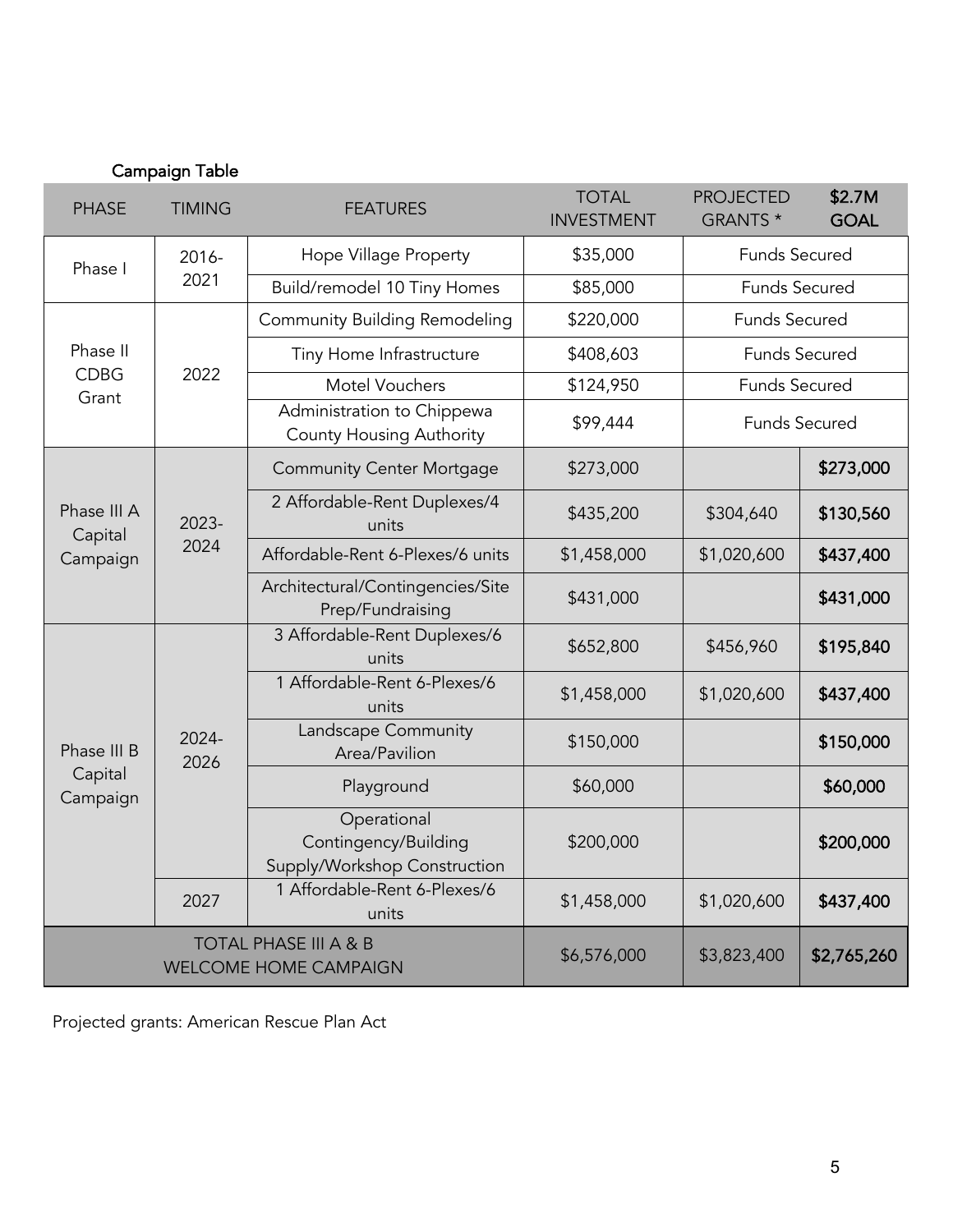## Filling Rental Units to Ensure Sustainability

This chart shows the level of need from the following organizations that support those seeking affordable housing in Chippewa Falls. Please note, the following data was collected during the COVID-19 pandemic. The totals are likely much higher due to the many that likely were not recorded.

## One, Two, & Three Bedroom Estimated Affordable Housing Need

\*Based on 2021 statistics

|                        | Klein<br>Hall | Hope Village<br><b>Tiny Home</b> | Chippewa<br>Housing<br>Authority | Career<br>Development<br>Center | The Hub        | Total |
|------------------------|---------------|----------------------------------|----------------------------------|---------------------------------|----------------|-------|
| December-<br>February  | 12            | 3                                | 28                               | 138                             | $\overline{2}$ | 183   |
| March-May              | 12            |                                  | 30                               | 213                             | $\overline{2}$ | 256   |
| June-August            | 12            |                                  | 31                               | 164                             |                | 208   |
| September-<br>November | 12            |                                  | 32                               | 194                             |                | 239   |

It's important to note that the general public will also be a potential renter for Hope Village's affordable housing.

- Based on 2019 census data for Chippewa County, 33.4% of households in Chippewa County are housing burdened.
- The most recent ALICE report for Chippewa County shows that there are 25,485 households in total, 8,512 households (33.4% of the total # of households) are housing burdened and could benefit from the availability of more affordable housing.

## **Sources**

Hope Village

- Hope Village has searched for and found housing for 29 of the 46 households served during the past five years.
- Seventy two percent of Hope Village guests are single person households and four percent are couples without children.
- Twenty-two families over the last 5 years would qualify for either a 1-bedroom apartment or a two-bedroom apartment.
- In the last three years, seven of the households would qualify for a three-bedroom apartment.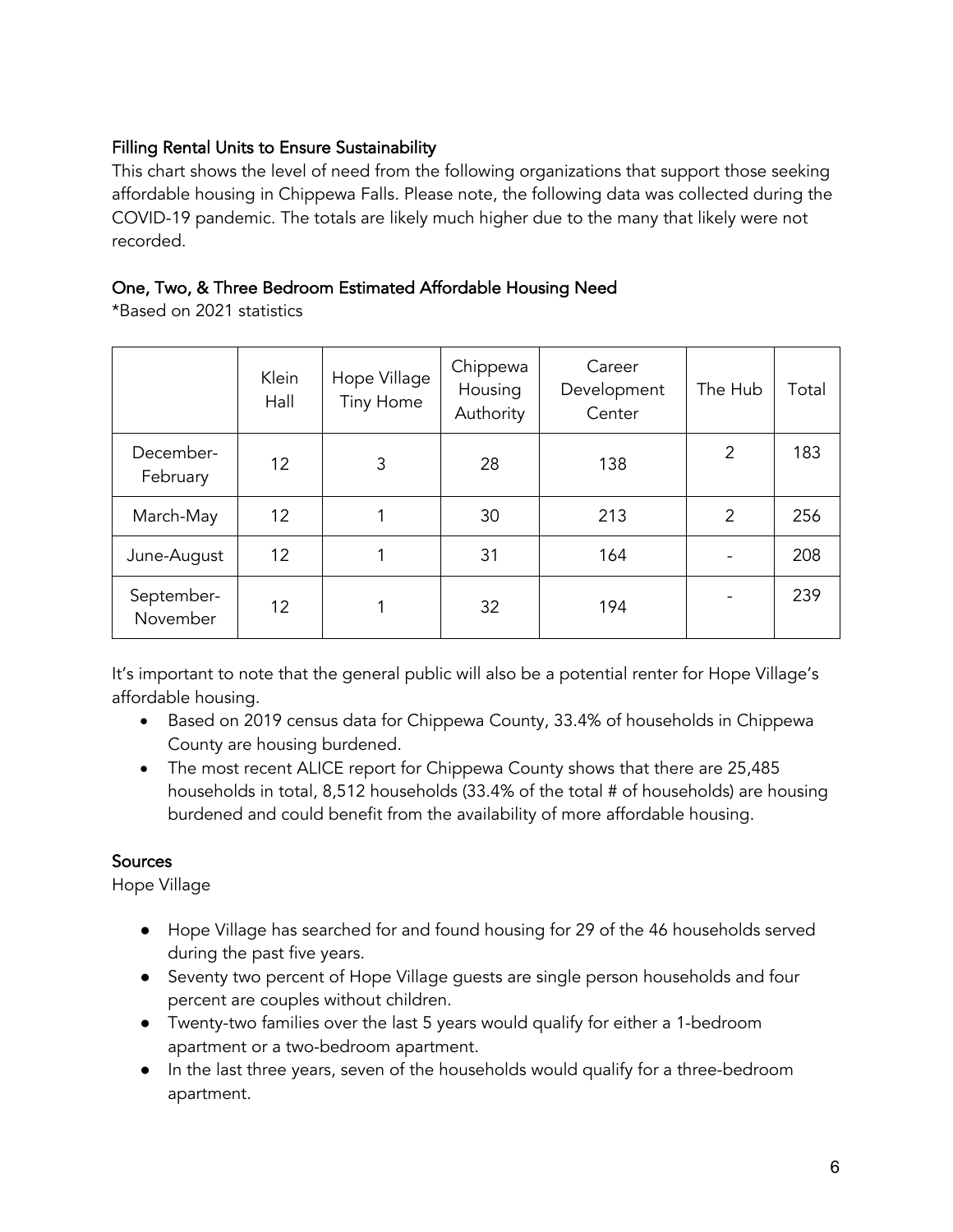Please note, this is a conservative estimate based on the first five years of the tiny home's existence. The number of homes has since doubled and the last homes built have been larger and able to serve larger households. Hope Village anticipates a higher number of guest move outs per year beginning in 2022. Many of these households will need three-bedroom housing.

Chippewa County Housing Authority

- As of March 2022, there are 142 households on the affordable housing waiting list.
	- o 88 households on the waitlist are eligible for a 1-bedroom voucher, and 33 households are eligible for a 2-bedroom voucher.
- All of the households on the waiting list have income at or below 50 percent of the County Median Income.
- Twenty-three percent of head of households on the waiting list are elderly, 73 percent are female head of household, 39 percent are headed by a member with a disability, and 33 percent are families with children.

The Hub

- In 2021, The Hub has had 7 people exit.
- The Hub estimates that the number of guests exiting the program will increase by 2-3 next year in 2022.

#### Hope Village Affordable Housing Information

- A standard Wisconsin lease will be utilized and will follow the Wisconsin and Federal rental laws.
- Leases will be offered for one year for the initial lease period
- Lease renewals will be offered based on the tenant's rental history.
- The new rental amounts will vary slightly based on the tenant's choice with a monthly lease being more expensive, six-month lease slightly less per month and an annual lease the lowest.
- Non-renewals and evictions will follow Wisconsin laws.
- Hope Village will screen applicants within the limits of rental laws.
- Parameters for credit reports and rental references are still being determined.
- Standards must be and will be applied equally across the board of all applicants to ensure there is no discrimination, including criminal histories.
- A criminal report and credit report will be completed for every applicant.
- If the Hope Village affordable units are built with federal dollars, Hope Village will be required to verify the income of each tenant household and show that they meet the income restrictions of the funding source at the time they enter into a lease. This "affordability period" requirement will be for 20 years.
- Utilities are included in the planned cost of all units.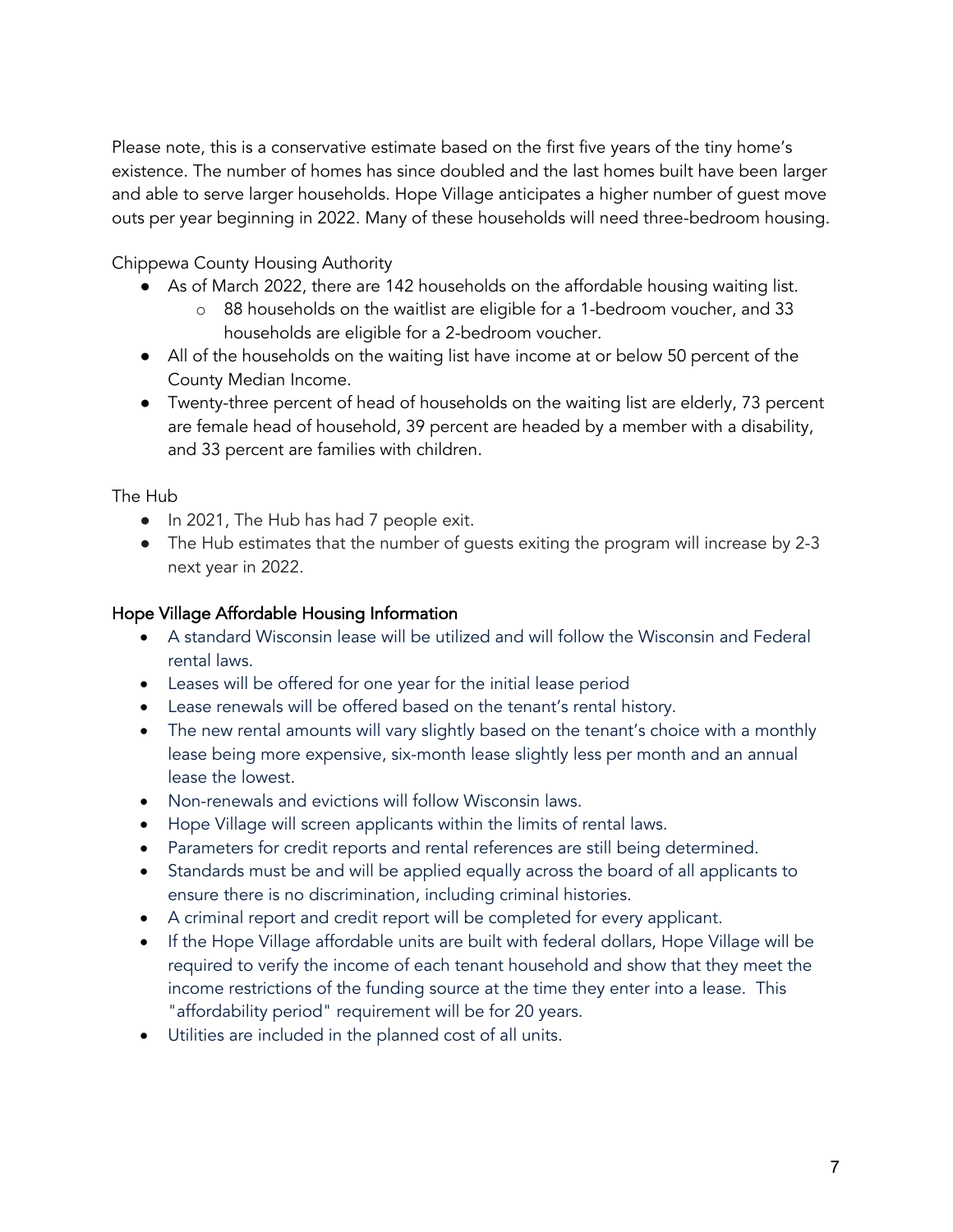| Year                              | 2019     | 2020     | 2021      |
|-----------------------------------|----------|----------|-----------|
| Corporate/Church                  | \$23,708 | \$11,337 | \$48,752  |
| <b>Fundraising/Special Events</b> | \$6,562  | \$2,981  | \$10,089  |
| Grants                            | \$21,000 | \$16,370 | \$45,083  |
| Individual donations              | \$20,436 | \$24,208 | \$34,462  |
| Гоtal                             | \$71,706 | \$54,899 | \$138,385 |

#### Hope Village Historical Income

#### Hope Village Rental Program

The chart included in the budgets shows the anticipated rents to be charged for the rental units built and owned by Hope Village. These rents include utilities (heat/air conditioning, electricity, water/sewer, and garbage). The units will be wired for internet and cable television which tenants will pay themselves if they so choose. Thermostats will be controlled by management. According to the grant funding sources units must be rented to residents with annual incomes ranging between 30% to 60% of the county median income (CMI). Rents charged must meet HUD's Fair Housing Market rents which are published each year. Applicant incomes will be verified at the time of admission prior to move in. If their income increases during tenancy, they are eligible to remain in the unit as long as they are in compliance with their lease.

Hope Village will designate some of the units to those households who are homeless, but others will be open to the general public who meet the income restrictions. Tenants will be offered a one-year lease initially which can be renewed on a month-to-month basis.

Hope Village will follow and comply with the Wisconsin rental laws and state and federal fair housing laws. Every applicant will be screened for income eligibility, criminal history, credit history and rental history according to the approved Tenant Selection Plan. Applicants whose income is not sufficient to afford the rents will be encouraged to apply for a Housing Choice Voucher through the Chippewa County Housing Authority or other subsidy programs available to them so they can receive assistance in paying their rent. Tenants will not be accepted unless their income is sufficient to pay the rent, or they have been approved for a voucher or another form of rental subsidy. Hope Village will offer assistance to applicants who wish to apply to rental assistance.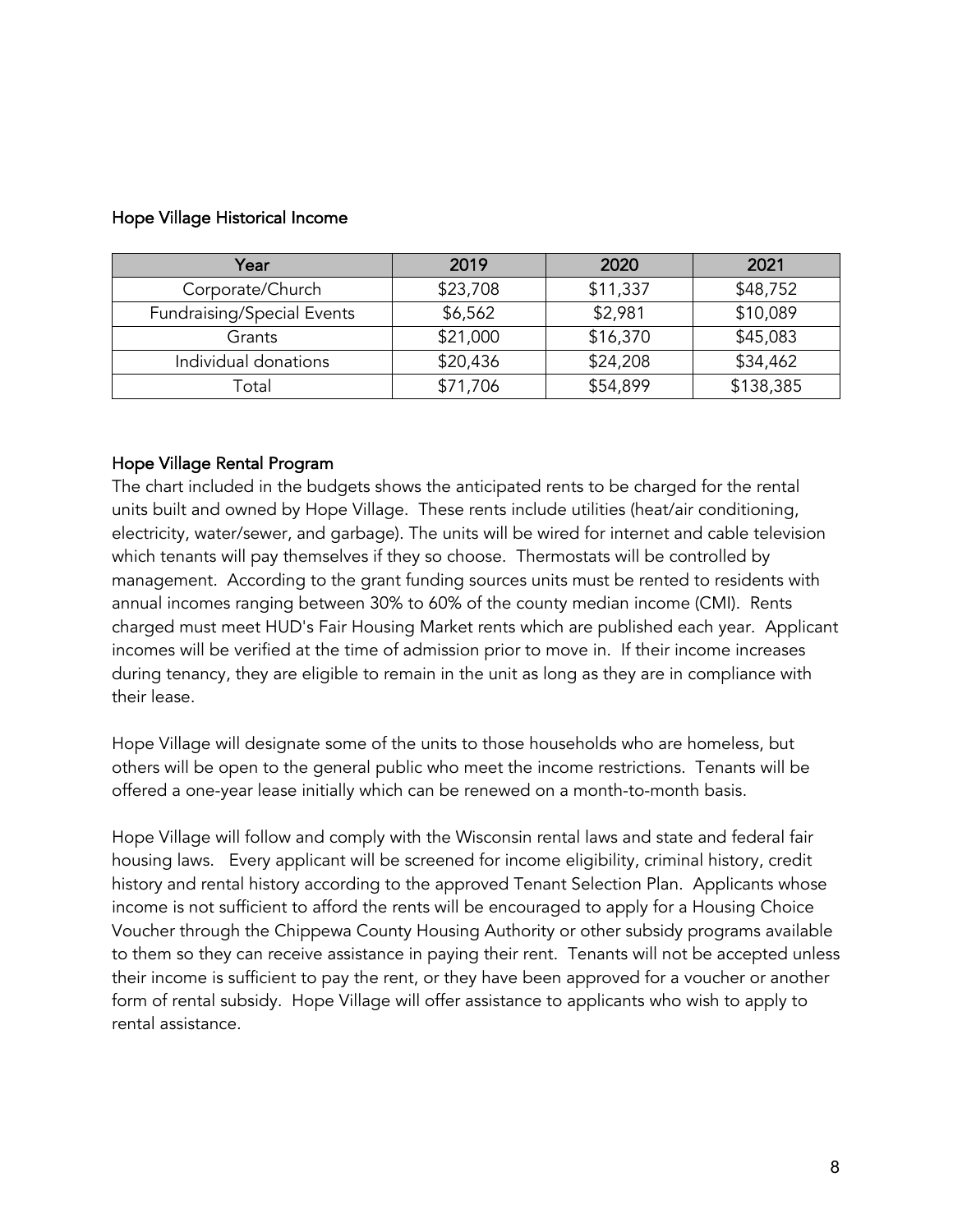This chart shows the anticipated rents to be charged for the rental units built and owned by Hope Village. These rents include utilities (heat/air conditioning, electricity, water/sewer, and garbage).

| Revised 4/30/22     |        |         |          |           |           |  |  |
|---------------------|--------|---------|----------|-----------|-----------|--|--|
| 2023 and 2024       | #Units | Rent    | Monthly  | Yearly    | 85%       |  |  |
| 1 BR Duplex Units   | 4      | \$650   | \$2,600  | \$31,200  | \$26,520  |  |  |
| 2 BR six plex Units | 2      | \$850   | \$1,700  | \$20,400  | \$17,340  |  |  |
| 3 BR six plex Units | 4      | \$1,130 | \$4,520  | \$54,240  | \$46,104  |  |  |
|                     |        |         |          |           | \$89,964  |  |  |
| 2025 and 2026       | #Units | Rent    | Monthly  | Yearly    | 85%       |  |  |
| 1 BR Duplex Units   | 10     | \$675   | \$6,750  | \$81,000  | \$68,850  |  |  |
| 2 BR six plex Units | 4      | \$900   | \$3,600  | \$43,200  | \$36,720  |  |  |
| 3 BR six plex Units | 8      | \$1,150 | \$9,200  | \$110,400 | \$93,840  |  |  |
|                     |        |         |          |           | \$199,410 |  |  |
| 2027                | #Units | Rent    | Gross    | Yearly    | 85%       |  |  |
| 1 BR Duplex Units   | 10     | \$700   | \$7,000  | \$84,000  | \$71,400  |  |  |
| 2 BR six plex Units | 6      | \$950   | \$5,700  | \$68,400  | \$58,140  |  |  |
| 3 BR six plex Units | 12     | \$1,160 | \$13,920 | \$167,040 | \$141,984 |  |  |
|                     |        |         |          |           | \$271,524 |  |  |

#### Hope Village Rental Program

#### Budgets Per Phase

The Hope Village project and this Capital Campaign aim to address the need to improve housing security, increase affordable housing, and end homelessness in Chippewa County once and for all. Please see included budgets per phase. Please note that proformas are also available.

#### Ways to Give

We hope you will join us in combating housing insecurity in our community through this campaign and consider making a gift that is personally meaningful and satisfying to you.

We hope you will consider giving an outright gift of pledge that is meaningful to you to curb the effects of the unsheltered in Chippewa County, and gratefully appreciate such a consideration of a gift.

*When you are asked to give, please give generously in support of those, families, children, and* 

*residents in our community in need.*

For more information about the Welcome Home campaign, visit hopevillagechippewafalls.org or, call/email Mike Cohoon at 715-210-5405 or Director@HopeVillageChippewaFalls.org.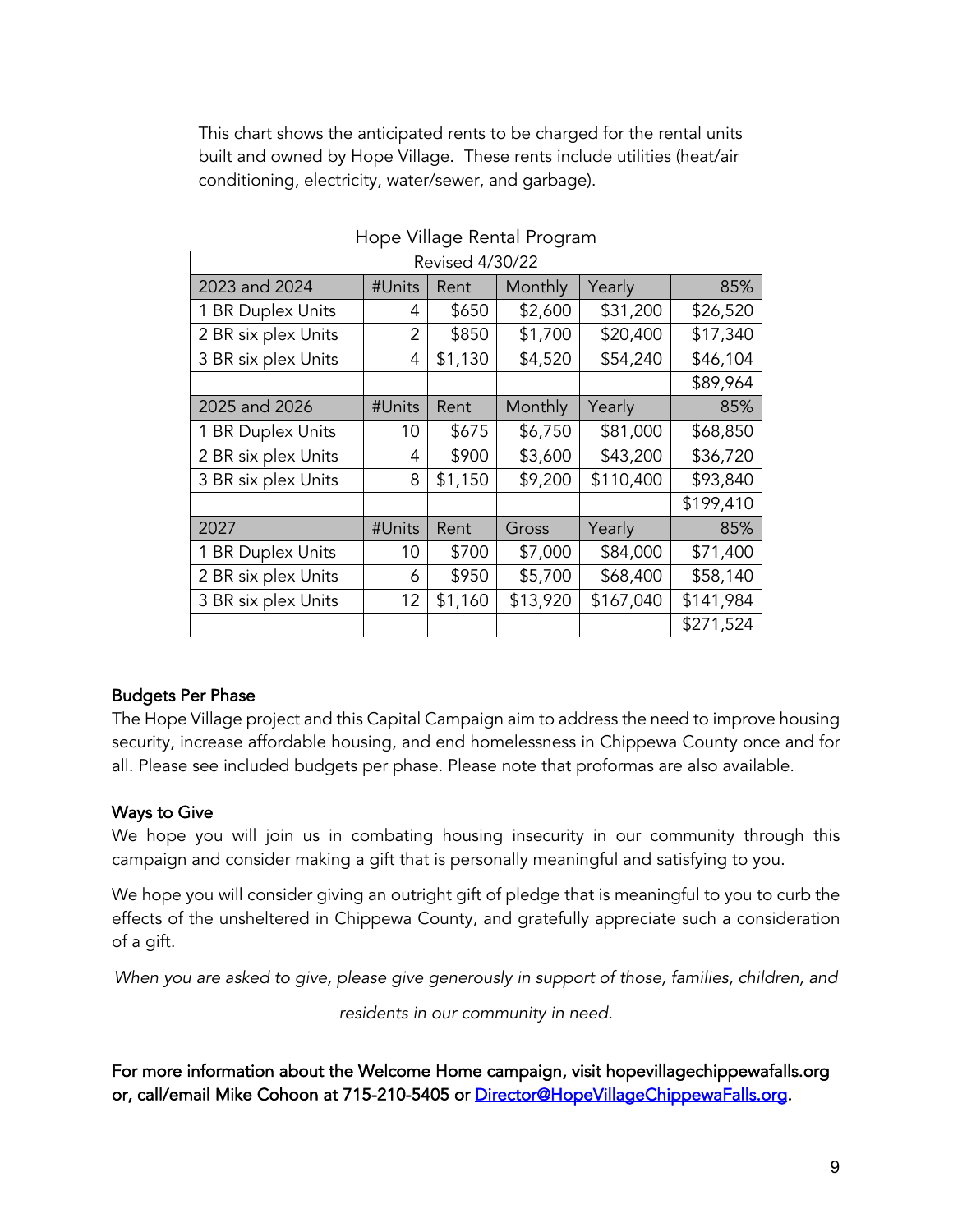# **Hope Village 12/31/23 and 12/31/24 Phase Budgets**

Community Center/Tiny Houses/4 Duplex Units and one 6-plex

|        | Income                             |          |          |           | <b>Notes</b>                                                 |
|--------|------------------------------------|----------|----------|-----------|--------------------------------------------------------------|
|        | Corporate/Church donations         | \$20,000 |          |           |                                                              |
|        | <b>Fund Raising/Special Events</b> | \$18,000 |          |           | Scrap Metal, WOGO, Calendar, Sold4U                          |
|        | Grants                             | \$50,000 |          |           |                                                              |
|        | Interest Income                    | \$300    |          |           |                                                              |
|        | Individual donations               | \$40,000 |          |           |                                                              |
|        | Net Rental Income                  | \$64,264 |          |           | 2 Duplexes and one 6-plex= 10 units (1BR=4, 2BR=2, 3BR-4)    |
|        | Projected income                   |          |          | \$192,564 |                                                              |
|        |                                    |          |          |           |                                                              |
|        | <b>Expenses</b>                    |          |          |           |                                                              |
|        | <b>Advertising and Promotion</b>   | \$500    |          |           |                                                              |
|        | Appreciation/Volunteer Recognition | \$500    |          |           | Mentor mtgs, gifts to CDC                                    |
|        | <b>Bank Fees</b>                   | \$50     |          |           |                                                              |
|        | <b>Business Fees</b>               | \$100    |          |           | Agency registrations/requirements                            |
| $\ast$ | Capital Campaign                   | \$0      |          |           | Expenses related to campaign only                            |
|        | Case Management                    | \$10,000 |          |           |                                                              |
|        | <b>Community Building Expense</b>  | \$2,000  |          |           | Maintenance/repairs                                          |
|        | Credit Reports/Criminal Checks     | \$250    |          |           |                                                              |
|        | Direct Guest Assistance services   | \$1,500  |          |           | TH Guests only, trac phones, transportation, license renewal |
|        | <b>Executive Director Salary</b>   |          | \$64,554 |           | Full time with 3% annual increases                           |
|        | Payroll Taxes                      |          | \$4,938  |           |                                                              |
|        | Payroll Costs                      | \$69,492 |          |           |                                                              |
|        | Insurance                          | \$2,500  |          |           |                                                              |
|        | Keys                               | \$100    |          |           |                                                              |
|        | Lawn Care/Snow Removal             | \$2,000  |          |           | Includes whole property                                      |
|        | Mileage Reimbusement               | \$600    |          |           |                                                              |
|        | Mortgage (Principal/Interest)      | \$17,880 |          |           |                                                              |
|        | Office Supplies                    | \$1,000  |          |           |                                                              |
|        | Office Equipment                   | \$1,200  |          |           | Copier (leased), printer with Fax                            |
|        | Permits & Fees                     | \$300    |          |           |                                                              |
|        | Postage                            | \$110    |          |           |                                                              |
|        | Printing & Copying                 | \$500    |          |           |                                                              |
|        | Professional Fees                  | \$5,000  |          |           | Audit, legal, Acctg,                                         |
| $\ast$ | Project services                   | \$0      |          |           | Engineering, other non-grant expenses                        |
|        | <b>Real Estate Taxes</b>           | \$0      |          |           | exempt                                                       |
|        | <b>Registration Fees</b>           | \$300    |          |           | <b>Tiny Houses</b>                                           |
|        | Supplies                           | \$700    |          |           | General/Multi use (gas, paint, batteries)                    |
|        | Tiny Home Expenses                 | \$2,700  |          |           | Maintenance/repairs                                          |
|        | Cell Phone                         |          | \$500    |           | Mike's cell phone                                            |
|        | Gas/Electric                       |          | \$2,400  |           |                                                              |
|        | Water/Sewer                        |          | \$4,000  |           |                                                              |
|        | Internet                           |          | \$500    |           |                                                              |
|        | Garbage                            |          | \$250    |           |                                                              |
|        | Phone                              |          | \$400    |           | Landline                                                     |
|        | <b>Total Utilities</b>             | \$8,050  |          |           | Utilities for community center and tiny houses               |
|        | Training                           | \$1,000  |          |           | Exec. Director, Navigator, Mentors                           |
|        | <b>Projected expenses</b>          |          |          | \$128,332 |                                                              |
|        | <b>Excess Revenue/(Loss)</b>       |          |          | \$64,232  |                                                              |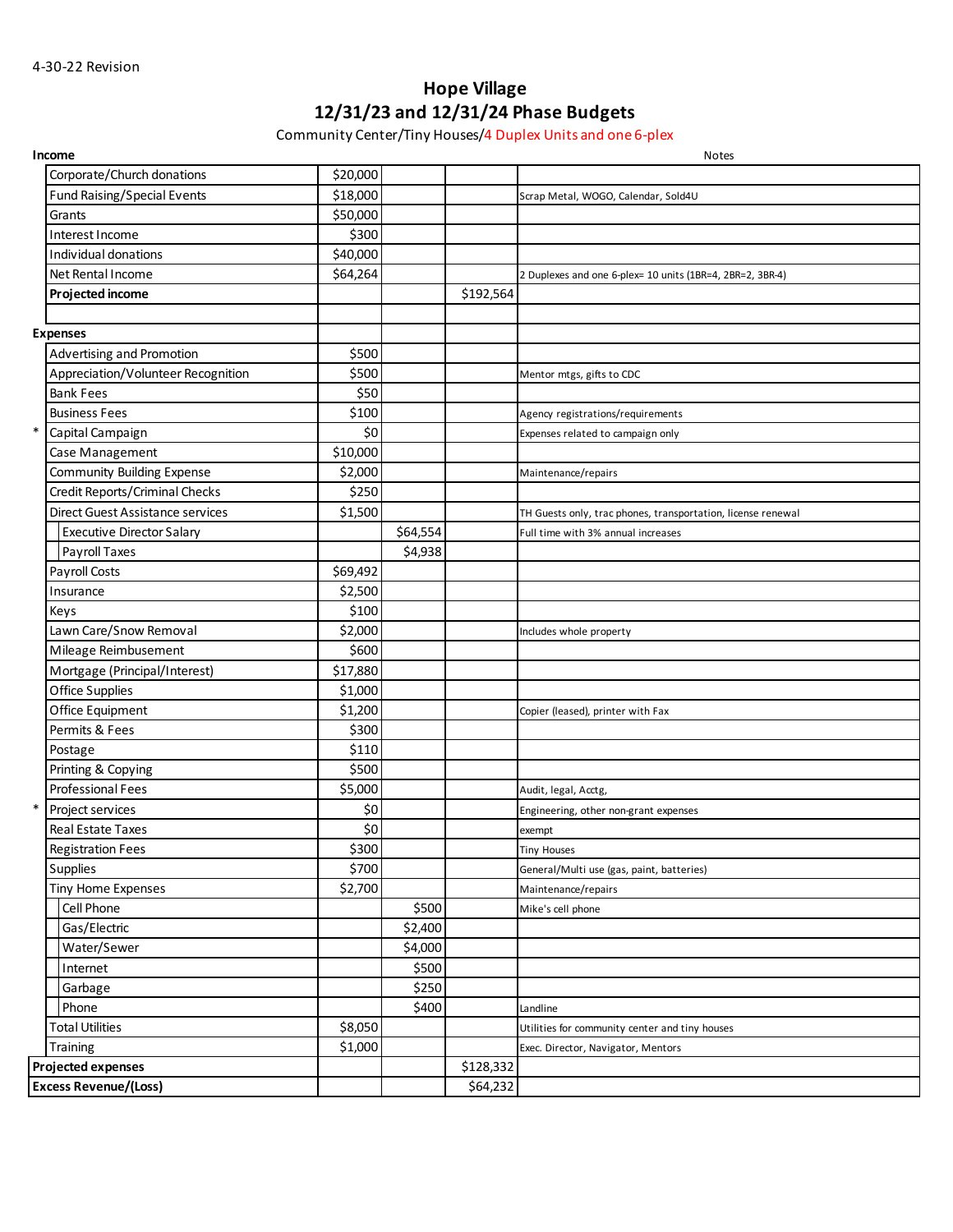# **Hope Village 12/31/25 and 12/31/26 Phase Budgets**

Community Center/Tiny Houses/10 Duplex Units/ 2nd 6 plex

|                             | Income                             |           |          |           | <b>Notes</b>                                                  |
|-----------------------------|------------------------------------|-----------|----------|-----------|---------------------------------------------------------------|
|                             | Corporate/Church donations         | \$20,000  |          |           |                                                               |
|                             | <b>Fund Raising/Special Events</b> | \$18,000  |          |           | Scrap Metal, WOGO, Calendar, Sold4U, Etc.                     |
|                             | Grants                             | \$50,000  |          |           |                                                               |
|                             | Interest Income                    | \$300     |          |           |                                                               |
|                             | Individual donations               | \$40,000  |          |           |                                                               |
|                             | Net Rental Income                  | \$131,710 |          |           | 5 Duplexes and two 6-plexes = 22 units (1BR=10, 2BR=4, 3BR-8) |
|                             | Projected income                   |           |          | \$260,010 |                                                               |
|                             |                                    |           |          |           |                                                               |
|                             | <b>Expenses</b>                    |           |          |           |                                                               |
|                             | Advertising and Promotion          | \$600     |          |           |                                                               |
|                             | Appreciation/Volunteer Recognition | \$550     |          |           | Mentor mtgs, gifts to CDC                                     |
|                             | <b>Bank Fees</b>                   | \$50      |          |           |                                                               |
|                             | <b>Business Fees</b>               | \$100     |          |           | Agency registrations/requirements                             |
|                             | Capital Campaign                   | \$0       |          |           | Expenses related to campaign only                             |
|                             | Case Management                    |           | \$10,000 |           | TH Gueses, Contracted with CDC                                |
|                             | Rental Management                  |           | \$5,000  |           | Tenant screening, management, On Call serv.                   |
|                             | Lawn Care/Snow Removal             |           | \$3,000  |           |                                                               |
|                             | <b>Total Contracted Services</b>   | \$18,000  |          |           |                                                               |
|                             | <b>Community Building Expense</b>  | \$3,000   |          |           | Maintenance/repairs                                           |
|                             | Credit Reports/Criminal Checks     | \$300     |          |           |                                                               |
|                             | Direct Guest Assistance services   | \$1,500   |          |           | trac phones, transportation, license renewal, etc.            |
|                             | <b>Executive Director Salary</b>   |           | \$68,428 |           | Full time with 3% annual increases                            |
|                             | Payroll Taxes                      |           | \$5,235  |           |                                                               |
|                             | Payroll Costs                      | \$73,663  |          |           |                                                               |
|                             | Insurance                          | \$2,500   |          |           | Community Center only                                         |
|                             | Keys                               | \$200     |          |           |                                                               |
|                             | Mileage                            | \$600     |          |           | reimbursing Director, maintenance materials                   |
|                             | Mortgage (Principal/Interest)      | \$0       |          |           | Paid off by Capital Campaign                                  |
|                             | Office Supplies                    | \$1,500   |          |           | Copier (leased), printer with Fax                             |
|                             | Office Equipment                   | \$300     |          |           |                                                               |
|                             | Permits & Fees                     | \$200     |          |           |                                                               |
|                             | Postage                            | \$500     |          |           |                                                               |
|                             | Printing & Copying                 | \$1,000   |          |           |                                                               |
|                             | Professional Fees                  | \$7,000   |          |           | Audit, legal, Acctg,                                          |
|                             | Project services                   | \$0       |          |           | Plumbing, electrical, engineering-pd by grant funds           |
|                             | Real Estate Taxes                  | \$0       |          |           | exempt                                                        |
|                             | <b>Registration Fees</b>           | \$325     |          |           | Tiny House Registrations and renewals                         |
|                             | <b>Supplies</b>                    | \$700     |          |           | General/Multi use (gas, paint, batteries)                     |
|                             | <b>Tiny House Expenses</b>         | \$2,700   |          |           | Maintenance/repairs                                           |
|                             | Cell Phone                         |           | \$500    |           | Mike's                                                        |
|                             | Gas/Electric                       |           | \$2,600  |           |                                                               |
|                             | Water/Sewer                        |           | \$4,250  |           |                                                               |
|                             | Internet                           |           | \$500    |           |                                                               |
|                             | Garbage                            |           | \$300    |           |                                                               |
|                             | Land Phone                         |           | \$400    |           | Landline                                                      |
|                             | <b>Total Utilities</b>             | \$8,550   |          |           | Utilities for community center and tiny houses                |
|                             | Training                           | \$1,000   |          |           | Exec. Director, Navigator, Mentors                            |
|                             | Projected expenses                 |           |          | \$124,838 |                                                               |
| <b>Excess Income/(Loss)</b> |                                    |           |          | \$135,172 |                                                               |